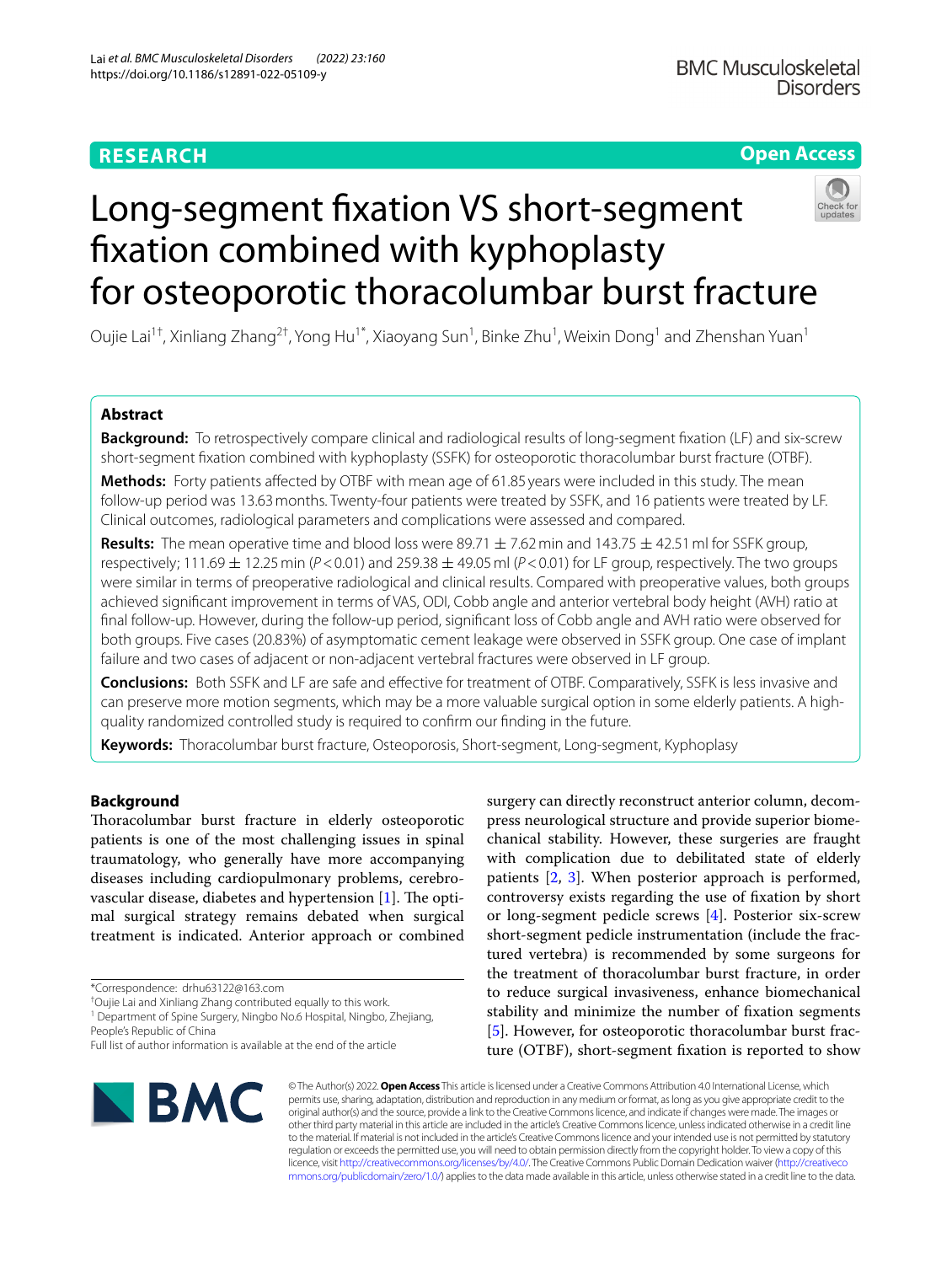less favorable results in terms of kyphotic correction, correction maintenance and implant failure compared with those of long-segment fxation (LF) due to poor anterior column support and lower mechanical stifness, even six-screw short-segment technique have been used [[6,](#page-5-5) [7](#page-5-6)].

Percutaneous kyphoplasty (PKP) is a minimal invasive and reliable treatment for osteoporotic compression fracture, which can reduce pain, restore vertebral heigh and augment anterior column [\[8](#page-5-7), [9](#page-6-0)]. Due to the encouraged results, some authors even expanded this technique to OTBF as a stand-alone intervention for eliminating the need of major operation [[10\]](#page-6-1). Although stand-alone cement augmentation could provide some degree of support for the anterior column, persistent traumatic insta-bility of the affected vertebra was still reported [[11,](#page-6-2) [12](#page-6-3)]. Hence, stand-alone cement augmentation for burst vertebral fracture should not be advocated.

A technique of combining posterior six-screw shortsegment fxation with kyphoplasty (SSFK) had been reported for the treatment of OTBF, which theoretically combined the advantages of two relatively less invasive procedures, and enhanced postoperative biomechanical stability [[13](#page-6-4)]. However, there are no clinical studies available comparing the efect of SSFK and LF on OTBF, and it's not clear whether SSFK could achieved similar results as the LF. In this study, we aimed to evaluate and compare the clinical and radiological results in patients with OTBF treated by LF or SSFK.

## **Materials and methods**

In this study, we retrospectively reviewed the results of thoracolumbar burst fracture in consecutive 40 surgically treated osteoporotic patients without neurological defcit at our institution from January 2016 to January 2019. Surgical indications included more than 50% loss of anterior vertebral body height (AVH), regional kyphotic deformity more than 20 ° or signifcant posterior element lesion. The inclusion criteria included (1) single-level AO A3 or A4 type burst fracture between T11-L2 [\[2](#page-5-1), [14](#page-6-5)] osteoporosis: mean T score by BMD (bone mineral density) < $-2.5$ ; (3) no neurological defcits; (4) less than 2weeks from the time of injury to surgery. The exclusion criteria were as follow: (1) two or more levels thoracolumbar burst fractures; (2) pathological fracture; (3) infammatory diseases (ankylosing spondylitis, rheumatoid arthritis or active infection); (4) a history of major thoracolumbar spinal surgery. The study protocol was approved by the Institutional Review Board of the authors' institute.

There were 24 women and 16 men with an average age of 61.85  $\pm$  7.36 years (range 44–76 years) in our study. The level of burst fracture was T11 in 4 patients, T12 in  $8$ patients, L1 in 20 patients and L2 in 8 patients. Fifteen of these injuries were motor accident, twelve were ground fall, fve were fall from a height, seven were crush injury and one was spontaneously.

The 40 patients were divided into two groups by surgical techniques. Twenty-four patients were treated by posterior six-screw short-segment fxation combined with fractured vertebra kyphoplasty (SSFK group) (Fig. [1](#page-1-0)). The left sixteen patients were treated by posterior long-seg-ment fixation (LF group) (Fig. [2](#page-2-0)). The differences between SSFK and LF were explained to all the patients before surgery, and they selected the surgical method according to their preference.

## **Surgical technique**

All patients were positioned in prone hyperextended position under general anesthesia with pillows under the upper chest and pelvis to facilitate the postural reduction of the fractured vertebral body. A posterior midline incision was adopted, and pedicle screw insertion points were exposed through the paraspinal sacrospinalis

<span id="page-1-0"></span>**Fig. 1 a-b** Preoperative Sagittal and axial CT images of a 71-year-old female showing L1 burst fracture; **c** Immediate postoperative lateral plain radiograph showing AVH and kyphotic deformity were corrected after SSKF treatment; **d** Plain radiograph at the fnal follow-up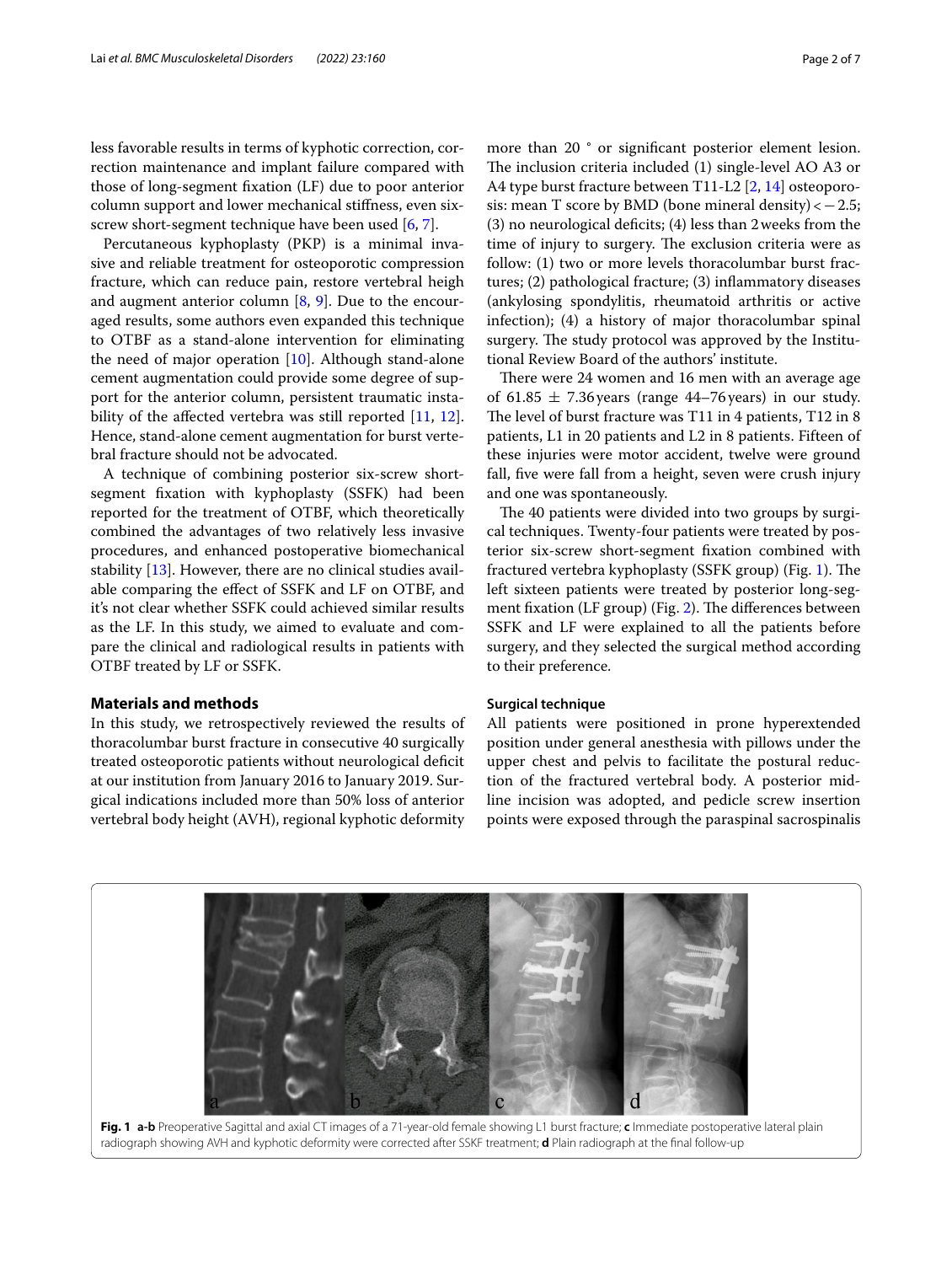

<span id="page-2-0"></span>muscle-splitting approach duo to intact neurological status and no laminectomy performed [\[15](#page-6-6)]. For SSFK group, bilateral pedicle screws one level above and below the afected vertebra and unilateral pedicle screw of the afected vertebrae were placed into the vertebral body using free-hand technique. Bilateral contoured distraction rods were used to restore the vertebral body height and correct the regional kyphosis. Under fuoroscopic guidance, trocar and cannula system were sequentially driven into central portion of the fractured vertebral body through the unscrewed transpedicular trajectory to establish working channels  $[7, 16]$  $[7, 16]$  $[7, 16]$  $[7, 16]$  $[7, 16]$ . The balloon was inserted into the vertebral body, and then infated slowly to restore the vertebral body height further. Doughy bone cement was slowly injected into the fractured vertebrae under fluoroscopic control. The rod at the unscrewed side of the fractured vertebrae was removed, and pedicle screw was placed through the cement augmentation trajectory, and then the rod was reconnected and tightened. For LF group, pedicle screws were placed into the vertebrae two levels above and below the afected vertebra through the paraspinal sacrospinalis muscle-splitting approach. The affected vertebral body height was restored by means of bilateral rods contouring and cantilever reduction of the rods into the screw heads. All the patients were encouraged to mobilize as soon as feasible after surgery, and thoracolumbosacral orthosis was used for 3months after surgery. Anti-osteoporosis treatments were performed for both groups after surgery.

## **Clinical and radiological evaluations**

The preoperative, postoperative and final follow-up clinical and radiological assessments were performed for all

the patients. The operative time, blood loss and complications were recorded by reviewing the medical records. The visual analog scale  $(VAS)$  ranging from 0 (no pain) to 10 (maximal pain) was used to evaluate pain severity. Oswestry Disability Index (ODI) was used to evaluate functional outcome.

The kyphotic deformity was evaluated preoperatively, postoperatively and at fnal follow-up using the Cobb angle. The Cobb angle was measured between the superior endplate of the upper vertebra and inferior endplate of the lower vertebrae at the fracture site. The correction of Cobb angle after surgery and correction loss during the follow-up period were calculated accordingly. The AVH ratio was calculated by the AVH of the injured vertebra to the mean anterior height of the adjacent above and below intact vertebrae. Bone cement leakage was defned as any cement which was out of the confnes of the vertebral body, which was evaluated through immediately postoperative computed tomography.

#### **Statistical analysis**

SPSS software (version 20.0; SPSS Inc., Chicago, IL, USA) was used for statistical analysis. Continuous variables in this study were presented as means  $\pm$  standard deviation. Intragroup comparisons were made using the Wilcoxon signed-rank test, and intergroup comparisons were made using the Mann-Whitney U test. A result was statistically significant with  $p$ -value <0.05.

## **Results**

## **Clinical outcomes**

The follow-up duration of the 40 patients was 13.63  $\pm$ 3.53 months. The two groups were similar in terms of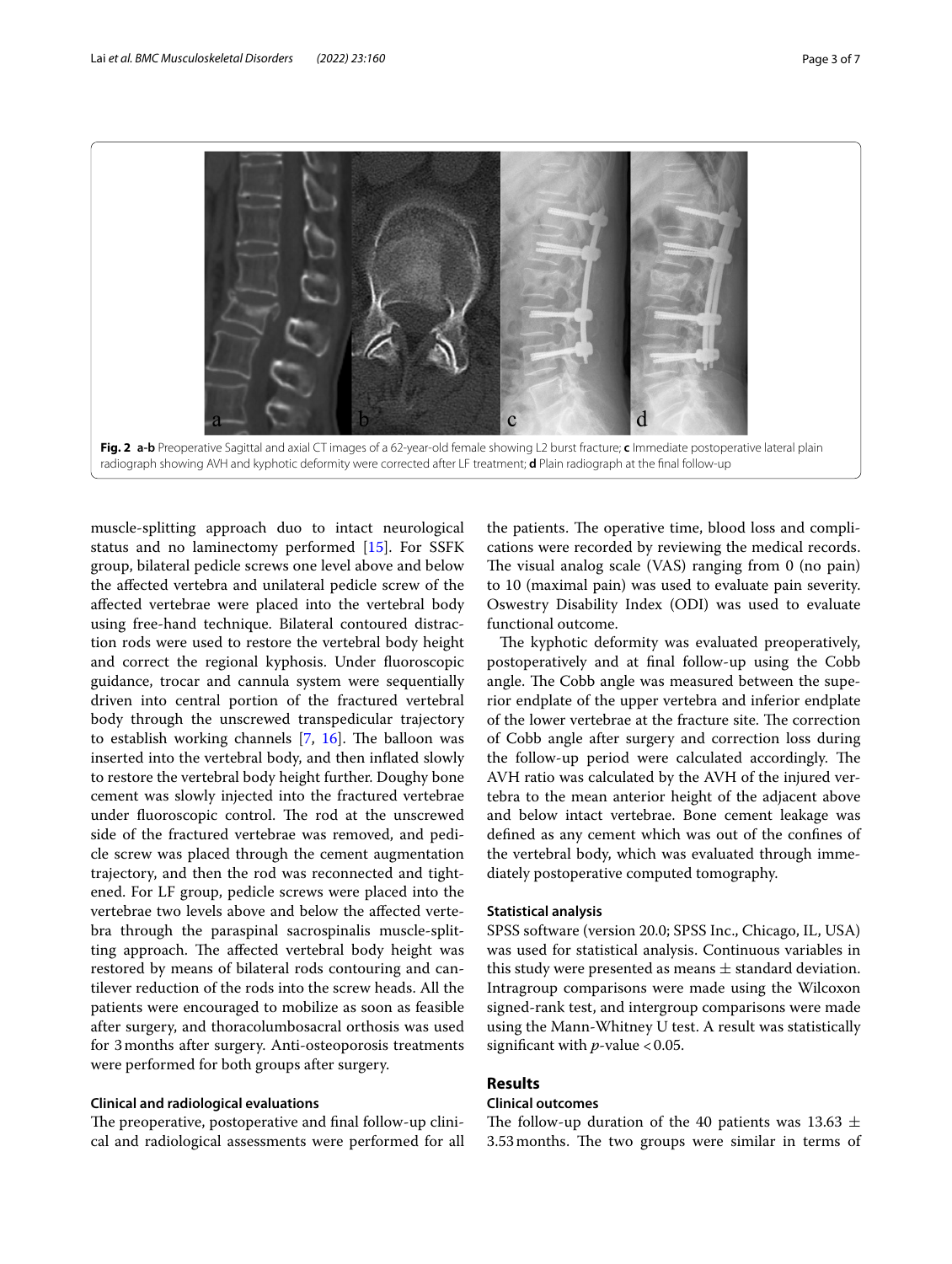|                            | SSFK group                 | LF group                  | P value |
|----------------------------|----------------------------|---------------------------|---------|
| Number of patients         | 24                         | 16                        |         |
| Age                        | $63.42 \pm 6.93$           | $59.5 \pm 7.36$           | 0.126   |
| Gender (F/M)               | 10/14                      | 6/10                      | 0.838   |
| <b>BMD</b>                 | $-3.21 \pm 0.59$           | $-3.42 \pm 0.57$          | 0.436   |
| Fracture level             | T11(2) T12(4) L1(13) L2(5) | T11(2) T12(4) L1(7) L2(3) | 0.557   |
| Follow-up duration (month) | $13.17 \pm 3.89$           | $14.31 \pm 2.89$          | 0.292   |

### <span id="page-3-0"></span>**Table 1** Baseline demographic and clinical characteristics of SSFK Group and LF Group

*F* Female, *M* Male

<span id="page-3-1"></span>

|  | Table 2 The changes of VAS and ODI of the two groups before and after surgery |  |  |  |
|--|-------------------------------------------------------------------------------|--|--|--|
|--|-------------------------------------------------------------------------------|--|--|--|

| <b>VAS</b>      |                   |                 | <b>ODI</b> (%) |                   |                  |            |
|-----------------|-------------------|-----------------|----------------|-------------------|------------------|------------|
|                 | <b>SSFK Group</b> | <b>LF Group</b> | P value        | <b>SSFK Group</b> | <b>LF Group</b>  | P value    |
| Preoperative    | $8.71 \pm 0.89$   | $8.43 \pm 0.79$ | $P = 0.41$     | $81.32 + 8.74$    | $82.57 \pm 9.45$ | $P = 0.55$ |
| Final follow-up | $2.21 \pm 1.00$   | $2.69 \pm 1.10$ | $P = 0.22$     | $25.35 + 5.31$    | $24.68 \pm 6.46$ | $P = 0.43$ |
| P value         | P < 0.01          | P < 0.01        |                | P < 0.01          | P < 0.01         |            |

<span id="page-3-2"></span>**Table 3** The Cobb angle before and after surgery

|          |                             |                | Preoperative (°) Postoperative (°) Final follow-up (°) |
|----------|-----------------------------|----------------|--------------------------------------------------------|
|          | SSFK Group $11.45 \pm 6.45$ | $-1.14 + 6.43$ | $4.90 \pm 8.00$                                        |
| LF Group | $14.57 \pm 6.33$            | $1.88 + 8.07$  | $9.41 + 8.26$                                          |
| P value  | 0.070                       | 0.345          | 0.066                                                  |

age, gender, BMD, fracture level and follow-up duration (Table [1\)](#page-3-0). The mean operative time was  $89.71 \pm 7.62$  $(78–110)$  min and  $111.69 \pm 12.25$  (95–136) min for SSFK group and LF group, respectively  $(P<0.01)$ ; the mean blood loss was143.75  $\pm$  42.51 (100–200) ml and 259.38  $\pm$ 49.05 (200–300) ml, respectively (*P* <0.01).

Both preoperative VAS and ODI were similar between the two groups (Table [2](#page-3-1)). For both groups, VAS and ODI decreased signifcantly over time after surgery. No signifcant diferences in terms of VAS and ODI were found between the two groups at the fnal follow-up.

#### **Radiological outcomes**

There was no significant difference between the two groups for preoperative, immediately postoperative and fnal Cobb angle (Table [3\)](#page-3-2). Both groups achieved signifcant improvements of kyphotic deformity after surgery (*P*<0.01 for both groups), and the kyphotic correction was 12.59 °± 4.82 ° in SSFK group and 12.69 °± 5.67 ° in LF group (*P*=0.967), respectively. During follow-up period, the loss of correction was  $6.04 \text{ }^{\circ} \pm 4.30 \text{ }^{\circ}$  in SSFK group and 7.53 ° $\pm$  4.82 ° in LF group ( $p=0.576$ ), respectively, which resulted signifcant diference between immediately postoperative and final Cobb angle  $(P<0.01)$  <span id="page-3-3"></span>**Table 4** The AVH ratio correction and loss

|                    | <b>SSFK</b> group | LF group          | P value |
|--------------------|-------------------|-------------------|---------|
| AVH correction (%) | $25.89 + 9.37$    | $32.16 \pm 10.81$ | 0.070   |
| $AVH$ loss $(\%)$  | $5.00 + 2.36$     | $723 + 740$       | 0.267   |

for both groups). However, fnal Cobb angle still showed signifcant improvement compared with preoperative values for both groups  $(P < 0.01$  in SSFK group and *P*=0.013 in LF group).

In SSFK group, the AVH ratio was  $64.81\% \pm 9.33\%$  preoperatively, 90.71%  $\pm$  4.13% postoperatively and 85.71%  $±$  4.39% at final follow-up, respectively. Compared with SSFK group, the AVH ratio of LF group was 59.62%  $\pm$ 10.96% preoperatively  $(P=0.183)$ , 91.78%  $\pm$  3.54% postoperatively ( $P = 0.503$ ) and 83.30%  $\pm$  13.73% at final follow-up ( $P = 0.859$ ), respectively. Both groups achieved signifcant AVH ratio restoration after surgery (*P*<0.01 for both groups). There was significant correction loss for both group ( $P < 0.01$  for both groups) during the followup period, however, the fnal AVH ratio still showed significant improvement for both groups  $(P < 0.01$  for both groups) compared with the preoperative values. Between the two groups, there was no signifcant diference regarding the AVH restoration and loss (Table  $4$ ).

## **Complications**

No postoperative infection or neurological injury occurred in this study. At the fnal visit, screw loosening was observed in two patients in SSFK group (8.33%) and two patients in LF group (12.5%), respectively. Due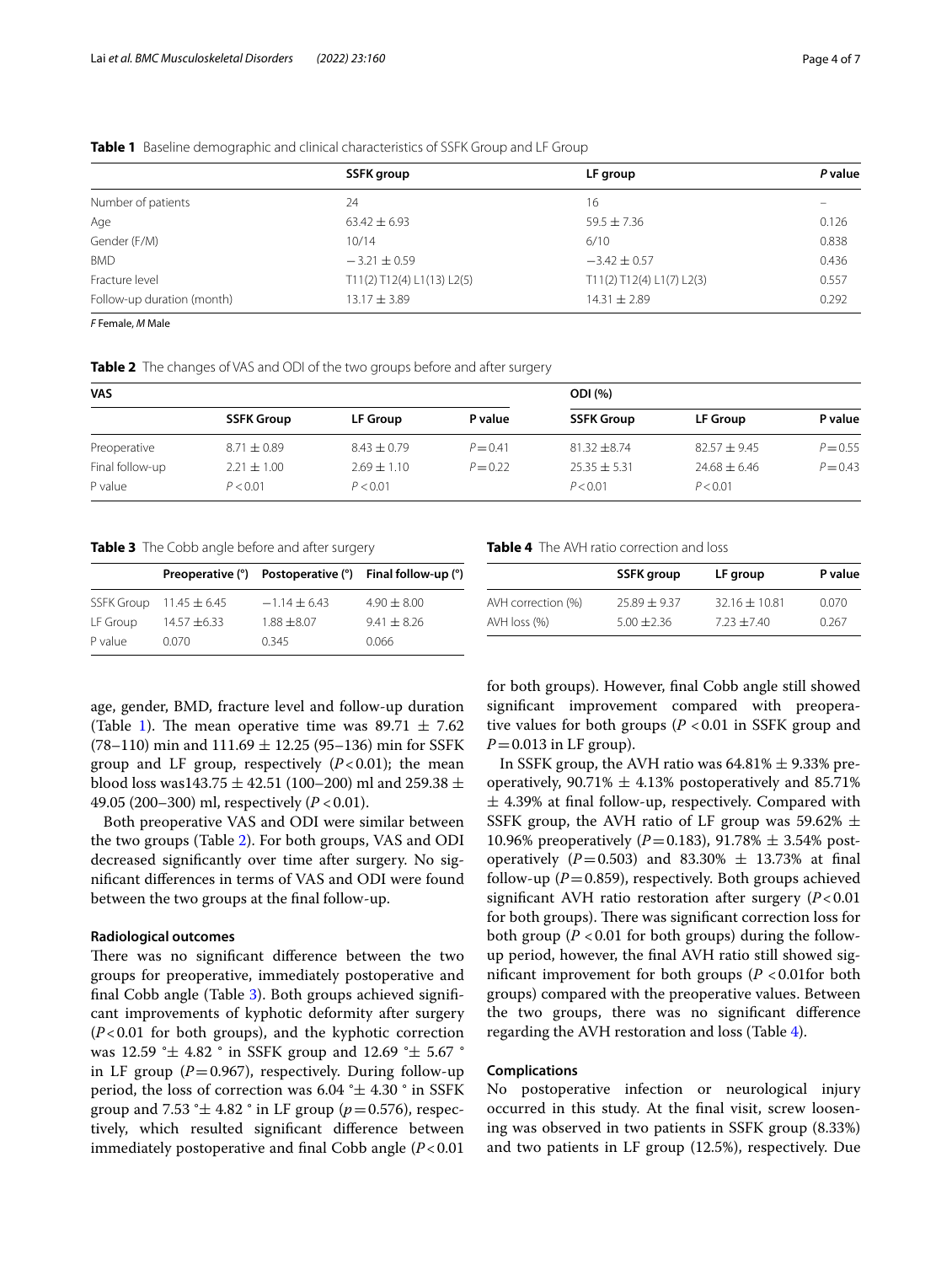to instrumentation failure, one patient in LF group had signifcant postoperative re-collapse of the afected vertebra. However, revision surgery was still under the patient's consideration, as the low back pain was not severe. Five cases (20.83%) of asymptomatic cement leakage were observed in SSFK group. Two cases of adjacent or non-adjacent vertebral fracture occurred in LF group (12.5%), and one was treated by PKP and the other was treated conservatively.

## **Discussion**

The aim of this retrospective study was primary to evaluate the clinical and radiological outcomes of SSFK for OTBF, and to compare the outcomes with those of LF. Our results showed that both SSFK and LF could efectively reduce pain, improve function and correct kyphotic deformity for OTBF. However, compared with LF, SSFK had the advantage of reducing operative time and blood loss.

Although more and more OTBF happen nowadays due to an increasing aged population, the optimal surgical treatment for this type of fracture in aged patients remains a matter of discussion  $[17]$  $[17]$  $[17]$ . The goal of surgical treatment for OTBF patient without neurological defcit is to correct kyphotic deformity, provide sufficient biomechanical stability for early mobilization, while reduce surgical invasiveness and related complications. However, some challenges should be taken into consideration when choosing the surgical procedure, including poor bone quality, old age, medical comorbidities and possible perioperative morbidities.

Compared with anterior or combined approaches, posterior approach does not pose risks to chest or abdominal organs, and it is correlated with less surgical invasiveness and lower complication [\[18\]](#page-6-9). Further, most spine surgeons are more familiar with posterior approach. In biomechanically, LF with two or more levels above and below the fracture is a better choice for thoracolumbar burst fracture, which can provide greater mechanical stifness and reduce likelihood of segmental collapse and implant failure [[4,](#page-5-3) [19](#page-6-10)]. However, except disruption of spinal motion segments, LF is correlated with more severe surgical invasiveness. In our study, compared with SSFK group, the operative time and blood loss were signifcant higher in the LF group. In addition, LF construct may correlated with adjacent or non-adjacent vertebral fracture. Short-segment pedicle fxation has some advantages including less surgical invasiveness, preserving motion segment and reducing adjacent segment stress. While, unacceptable increasing instrumentation failure and kyphotic correction loss were reported after traditional four-screw short-segment (one level above and below the fracture) fxation for thoracolumbar burst fracture [[20\]](#page-6-11). A finite element analysis for simulating burst fracture demonstrated four-screw short-segment posterior fxation permitted a greater range of motion (ROM) in fexion compared with intact condition, and the stability could be enhanced with the increased number of instrumented levels [\[21](#page-6-12)].

Six-screw pedicular fxation involving the placement of two pedicle screws at the fractured vertebra has been proposed to improve postoperative stability, meanwhile, retain the own advantages of short-segment fxation. Baaj et al. [\[5\]](#page-5-4) reported adding bilateral index-level screws to short-segment constructs could improve stability by 25%, especially for fexion and lateral bending restriction, although the stability remained less than that provided by long-segment construct with or without index-level pedicle screws. Dobran et al. [[22\]](#page-6-13) even reported that six-screw short-segment construct for unstable thoracolumbar fracture resulted in a kyphosis correction and in a maintenance of sagittal alignment as a long-segment construct. However, the included patients in their study were relatively young, and the results were not based on the osteoporotic population. Schulze et al. [[23\]](#page-6-14) reported signifcant migration of pedicle screws following fxation of osteoporotic vertebrae placed under fexion/extension cyclic loading, and the anchoring efect holding the screw in place was decreased in osteoporotic cases. Although intermediate pedicle screws were used in the fractured vertebra, signifcant kyphotic correction loss and mechanical failure were observed in cases with osteoporotic thoracolumbar fracture [[4\]](#page-5-3). In addition, the intravertebral area of osteoporotic burst fracture enlarged by positional or instrumental reduction is nearly empty, and such insufficient anterior column support may not endure vertical physiological strength with stand-alone posterior pedicle construct, even LF construct was used [[24,](#page-6-15) [25](#page-6-16)].

The reconstruction of weight-bearing anterior column could reduce posterior instrumentation strain and sequentially reduce instrumentation failure and kyphotic correction loss, especially for osteoporotic thoracolumbar burst fracture. With the successful application of PKP in the treatment of osteoporotic vertebral compressive fracture, some authors even applied it to burst fracture [[26\]](#page-6-17). Biomechanical study showed cement augmentation could supported the anterior column especially in fexion, however, did not reduced ROM in extension [[11\]](#page-6-2). Hence, kyphoplasty of the affected vertebra combined with posterior instrumentation was proposed by some authors in order to achieve circumferential fxation through a single posterior approach [\[12](#page-6-3)]. By using this method, better VAS score reduction, ODI improvement and kyphotic correction could be achieved com-pared with simple PKP [[12](#page-6-3)]. In a finite element analysis,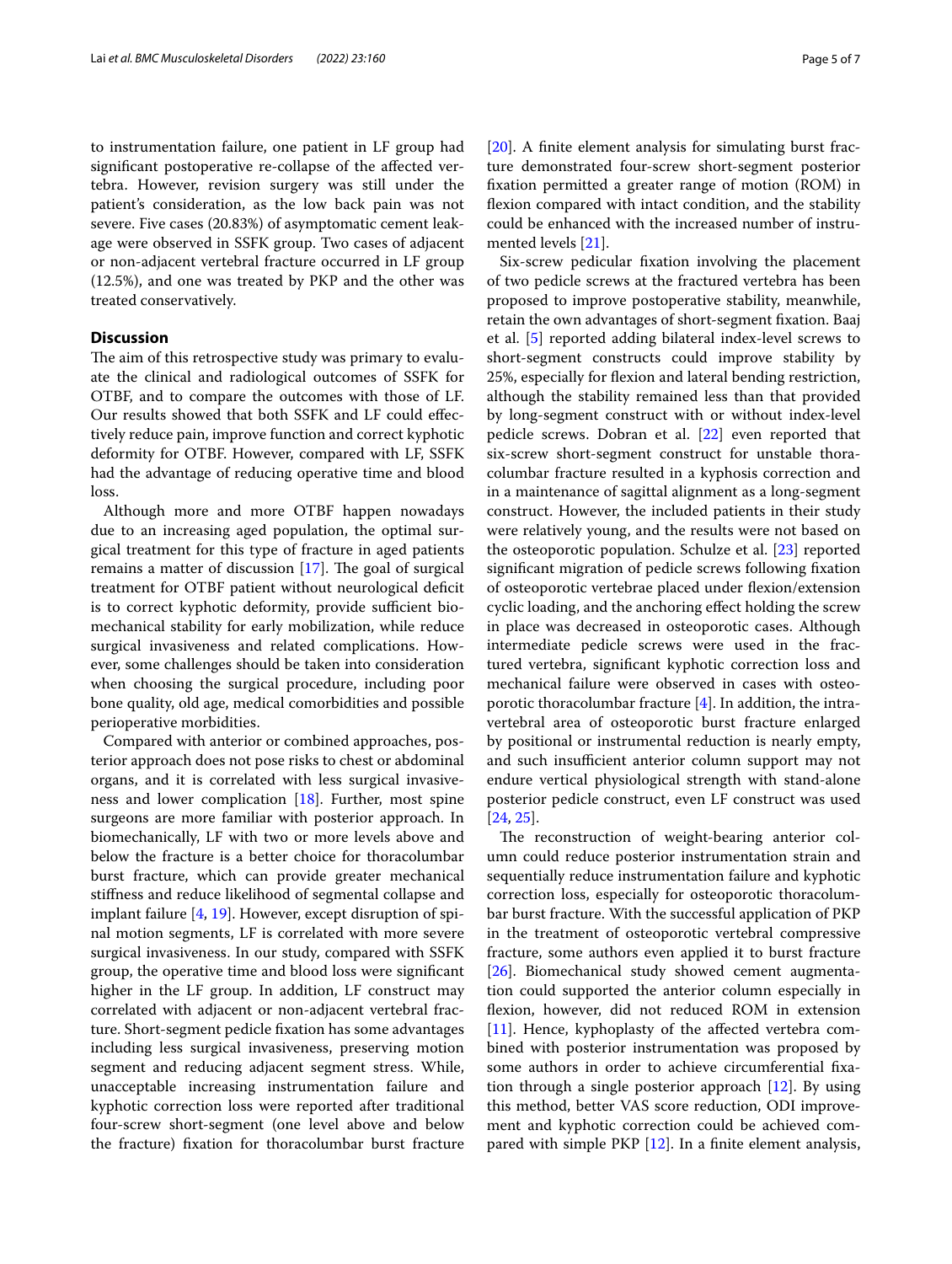Liao et al. [[13](#page-6-4)] reported short-segment fxation combined with intermediate screws and anterior column cement augmentation provided the strongest stability among different types of posterior short-segment fxation. In our study, SSFK construct could provide sufficient stability, and no instrumentation failure or revision surgery was occurred in any patient.

Cement leakage is one of risks during vertebral augmentation for burst fracture due to the rupture of the posterior vertebral body wall and spinal canal occupancy [[26\]](#page-6-17). Wang et al. [\[27](#page-6-18)] reported the cement leakage rate was 14.3% after using PKP for very severe osteoporotic vertebral compression fracture (vertebral body collapse to less than one third of their original height) with spinal canal compromise. However, in a study of comparing the results between osteoporotic burst and compression fractures with PKP, Li et al. [[28\]](#page-6-19) reported cement leakage rate was 47.8 and 36.6%, respectively, and all the leakages were minor and without neurological deficit. They conclude that osteoporotic burst fracture with asymptomatic spinal canal compromise was not a contraindication for PKP. We found the osteoporotic burst fractured vertebra exhibited an "eggshell" like change after postural and instrumental reduction, which created a relatively safe cavity for padding of thick and doughy bone cement. Further, due to posterior fxation supplementation, it is not necessary to inject bone cement into the fractured vertebral body as much as possible. In our study, the cement leakage rate (20.83%) was relatively low, and there was no case of leakage causing neurological deficit and organ compression. Hence, bone cement augmentation used in our study was a safe measure.

There are several limitations to the current study. Retrospective analysis reduced the evidence level. A small sample size was another weak point, limiting its statistical power. The follow-up duration in this study was relatively short. An extended observation period is benefcial for better evaluation of clinical efficacy, correction loss and instrumentation failure. Hence, a high-quality randomized controlled study of with larger sample size and longer follow-up duration is required to confrm our fnding in the future.

## **Conclusions**

In conclusion, the results of this study show that SSFK and LF techniques have similar clinical and radiological results for the treatment of OTBF, and both are safe and efective. Comparatively, SSKF can achieve circumferential fxation for OTBF with less surgical invasiveness and fewer motion segments, which may be a more valuable surgical option in some elderly patients.

**Acknowledgements** Not applicable.

#### **Authors' contributions**

Oujie Lai: collected and analyzed the data; draft the manuscript; Xinling Zhang: collected and analyzed the data; Yong Hu: generated the idea and modifed the manuscript; Xiaoyang Sun, Binke Zhu, Weixin Dong and Zhenshan Yuan: provided suggestion and comments for study. All authors have read and approved the manuscript.

## **Funding**

Not applicable.

#### **Availability of data and materials**

The datasets used and/or analyzed during the current study are available from the corresponding author on reasonable request.

#### **Declarations**

#### **Ethics approval and consent to participate**

This study was conducted in accordance with the Declaration of Helsinki and with approval from the Ethics Committee of Ningbo No.6 Hospital (L2022014). Informed written consent was provided by every participant.

#### **Consent for publication**

Not applicable.

#### **Competing interests**

The authors declare that they have no confict of interest.

#### **Author details**

<sup>1</sup> Department of Spine Surgery, Ningbo No.6 Hospital, Ningbo, Zhejiang, People's Republic of China. <sup>2</sup> Department of Spine Surgery, Xi'an Honghui Hospital, Xi'an Jiaotong University, Xi'an, Shaanxi, People's Republic of China.

Received: 11 August 2021 Accepted: 11 February 2022 Published online: 17 February 2022

#### **References**

- <span id="page-5-0"></span>Yu D, Kim S, Jeon I. Therapeutic effect of Teriparatide for osteoporotic thoracolumbar burst fracture in elderly female patients. J Korean Neurosurg Soc. 2020;63(6):794–805. <https://doi.org/10.3340/jkns.2020.0110>.
- <span id="page-5-1"></span>2. Morishita S, Yoshii T, Okawa A, Inose H, Hirai T, Yuasa M, et al. Risk factors related to perioperative systemic complications and mortality in elderly patients with osteoporotic vertebral fractures-analysis of a large national inpatient database. J Orthop Surg Res. 2020;15(1):518. [https://doi.org/10.](https://doi.org/10.1186/s13018-020-02050-5) [1186/s13018-020-02050-5.](https://doi.org/10.1186/s13018-020-02050-5)
- <span id="page-5-2"></span>3. Nakashima H, Kanemura T, Satake K, Ito K, Ishikawa Y, Ouchida J, et al. Indirect decompression using lateral lumbar interbody fusion for restenosis after an initial decompression surgery. Asian Spine J. 2020;14(3):305– 11. <https://doi.org/10.31616/asj.2019.0194>.
- <span id="page-5-3"></span>4. Girardo M, Massè A, Risitano S, Fusini F. Long versus short segment instrumentation in osteoporotic thoracolumbar vertebral fracture. Asian Spine J. 2020;15(4):424–30.<https://doi.org/10.31616/asj.2020.0033>.
- <span id="page-5-4"></span>5. Baaj A, Reyes P, Yaqoobi A, Uribe J, Vale F, Theodore N, et al. Biomechanical advantage of the index-level pedicle screw in unstable thoracolumbar junction fractures. J Neurosurg Spine. 2011;14(2):192–7. [https://doi.org/](https://doi.org/10.3171/2010.10) [10.3171/2010.10.](https://doi.org/10.3171/2010.10)
- <span id="page-5-5"></span>6. Lin H, Chang M, Wang S, Liu C, Chou P. The fates of pedicle screws and functional outcomes in a geriatric population following polymethylmethacrylate augmentation fxation for the osteoporotic thoracolumbar and lumbar burst fractures with mean ninety fve month follow-up. Int Orthop. 2018;42(6):1313–20.<https://doi.org/10.1007/s00264-018-3812-3>.
- <span id="page-5-6"></span>7. Kim H, Park S, Joy H, Ryu J, Kim S, Ju C. Bone cement augmentation of short segment fxation for unstable burst fracture in severe osteoporosis. J Korean Neurosurg Soc. 2008;44(1):8–14. [https://doi.org/10.3340/jkns.](https://doi.org/10.3340/jkns.2008.44.1.8) [2008.44.1.8.](https://doi.org/10.3340/jkns.2008.44.1.8)
- <span id="page-5-7"></span>8. Abdelgawaad AS, Ezzati A, Govindasamy R, Krajnovic B, Elnady B, Said GZ. Kyphoplasty for osteoporotic vertebral fractures with posterior wall injury. Spine J. 2018;18(7):1143–8. <https://doi.org/10.1016/j.spinee.2017.11.001>.